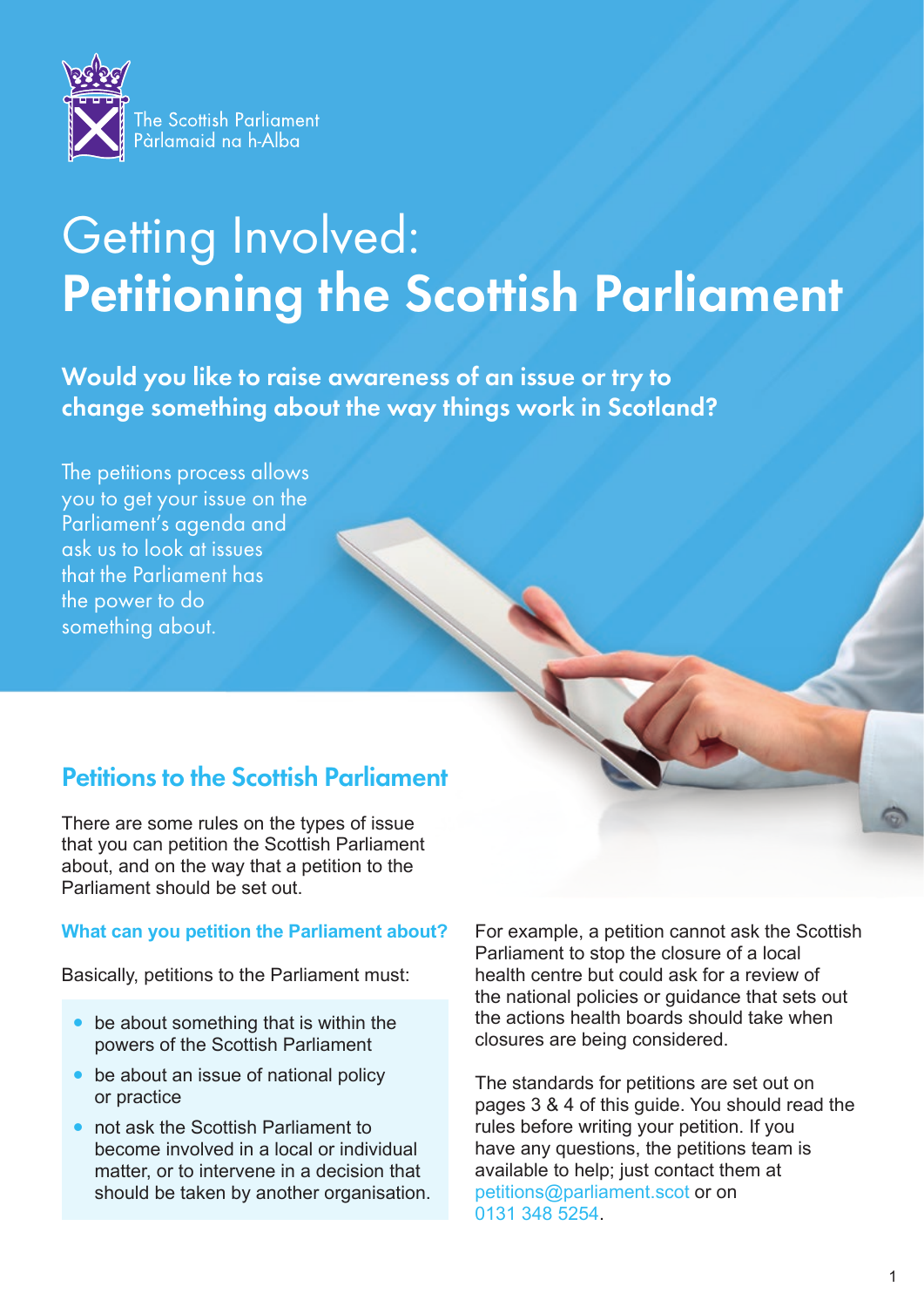### **How should your petition be set out?**

There is a specific format for petitions to the Scottish Parliament. The format has five main sections:

- **Details about you:** You need to provide us with your name, postal address and email address. The Parliament's [privacy](https://www.parliament.scot/S5_PublicPetitionsCommittee/General%20Documents/COPetitionsSubmitting.pdf)  [notice for the petitions system](https://www.parliament.scot/S5_PublicPetitionsCommittee/General%20Documents/COPetitionsSubmitting.pdf) explains how this information will be used and managed.
- **Petition title:** This should explain in as few words as possible what your petition is about.
- **Petition summary:** This is where you tell the Parliament what you want it to do. This section should be one or two sentences and should state clearly what action you want the Parliament to take.
- **Previous action taken: Before you** petition the Scottish Parliament, you need to have already taken some action to raise the issue. This can be a range of activities but should include contacting at least one of your MSP(s) or the Scottish Government.
- **Background information:** Any other information you want to let the Parliament know about to help MSPs to understand why you would like them to consider the issue you have raised. This section should be no longer than three A4 pages in Arial 12pt.

Please note, if your petition does not meet this specific format, it will be considered inadmissible and returned to you for further action. We are also unable to accept petitions via other online petitions systems.

## Creating your petition

After you have read the rules you will be ready to start your petition. You should do this using the Parliament's petitions system.

The first thing you will need to do is register an account on the online system. As part of registering an account you will receive an email asking you to verify your email address – if you don't see this email in your inbox, please check your junk email folder. Your account details will be held as described in the [privacy notice for the petitions system.](https://www.parliament.scot/S5_PublicPetitionsCommittee/General%20Documents/COPetitionsSubmitting.pdf)

After you are registered you will be able to type the text of your petition into each of the sections that we have explained are part of the format for petitions to the Parliament.

**Helpful hint:** For security reasons, the system will automatically log you out if you have been on the same page for around 15 minutes. If this happens you may lose information that you have entered. To prevent this from happening, we would suggest that you write your petition out in Word or similar before you create your account.

When you have completed each section, you should read through your petition one last time and then press the 'Submit' button. If you do not hit this button, it will not be received by the petitions team.

If you cannot access the online system, it is possible to submit your petition using a template that can be provided by the petitions team.

The petitions team will send you an email to confirm your petition has been received. We try and do this as quickly as possible, but please allow extra time for petitions received over the weekend, bank holidays and parliamentary recess. It will then be reviewed by one of the petitions team who are there to check that petitions meet the Parliament's rules and to make sure that petitions are as clear as possible. One of the team will then provide you with advice on your petition.

**Note:** If your petition does not meet the Parliament's rules, the petitions team will explain why.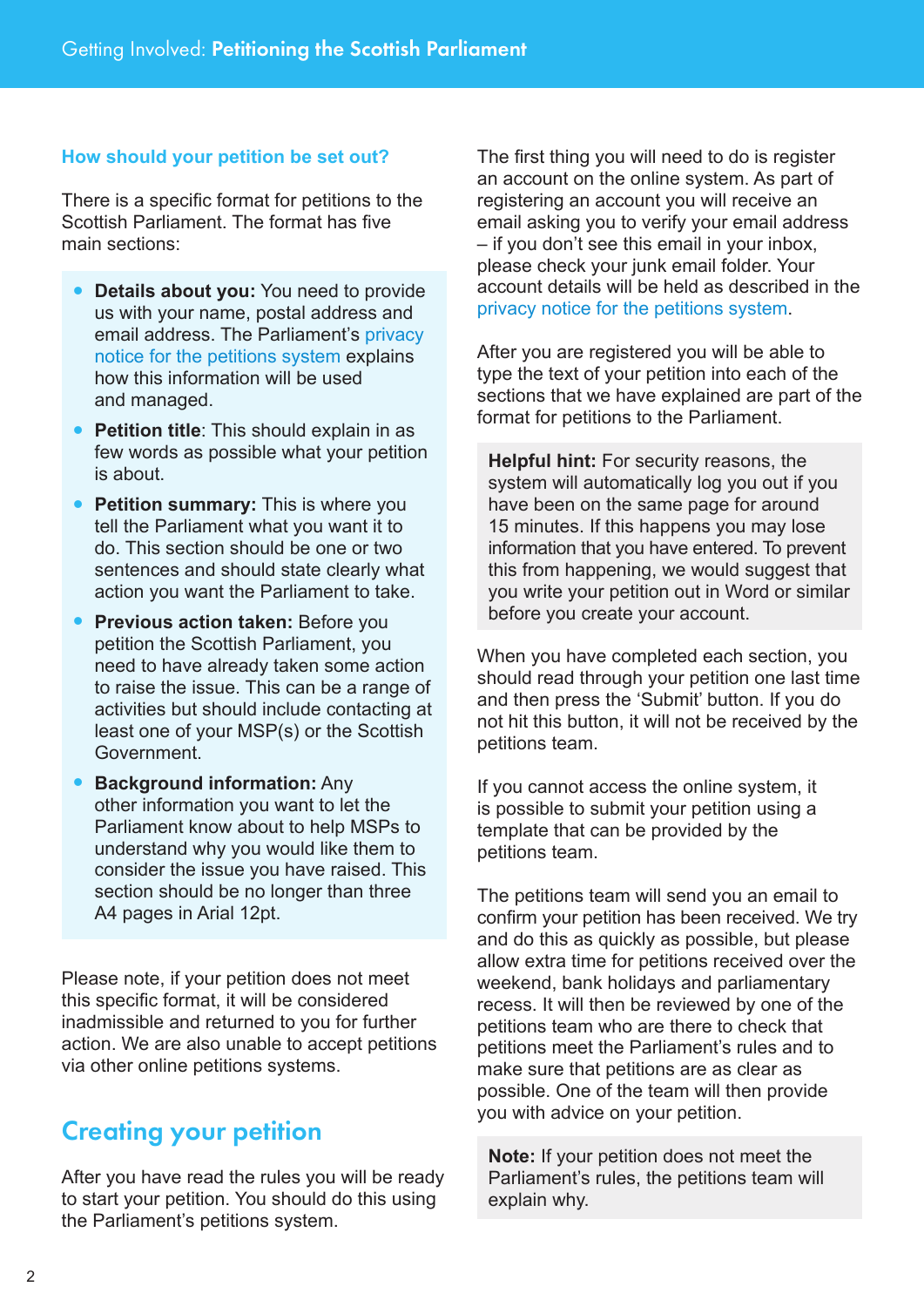After you've considered any advice from the petitions team and the final wording of your petition is agreed, your petition will be published on the petitions website. At this stage, you have the option to collect signatures and comments on your petition for a maximum period of six weeks, although this is not a formal requirement of the petitioning process.

## What happens next?

Once your petition has been published on the Scottish Parliament's website, it will be scheduled for consideration by the Public Petitions Committee. The petitions team will let you know when your petition will be considered and if the Committee would like to invite you to give evidence in person to ensure they understand the issue you have raised.

After your petition has been discussed, the Committee will decide what action they wish to take on your petition. Actions that the Committee can consider taking include:

- getting information from the Scottish Government and other organisations
- taking oral evidence on the petition from the Scottish Government, public bodies or other organisations
- referring the petition to another committee of the Parliament
- making recommendations for action by the Scottish Government
- asking for time in the Chamber to allow the petition to be debated by the Parliament
- closing the petition.

The petitions team will get in touch with you to let you know each time your petition is to be considered and will confirm the outcome of each meeting. When further information is received we will invite you to provide your views on this information before the Committee considers your petition again.

Consideration of a petition ends when the Committee decides to formally close it. When this happens we will write to you to confirm the Committee's decision and the reasons for closing your petition

## Scottish Parliament Petition Rules

The rules for petitions to the Scottish Parliament are set out in two places: the Standing Orders of the Scottish Parliament (the rule book for how the Parliament works) and a document (known as a determination) agreed by the Public Petitions Committee.

### **Standing Orders Rules:**

#### **Rule 15.4.2**

A petition must clearly state: (a) the name of the petitioner; (b) an address of the petitioner to which all communications concerning the petition should be sent; and (c) the name and address of any person supporting the petition.

#### **Rule 15.5.1**

A petition is admissible unless it: (a) does not comply with Rule 15.4.2 or is otherwise not in proper form; (aa) is frivolous; (ab) breaches any enactment or rule of law; (ac) refers to any matter in relation to which legal proceedings are active; (b) contains language which is offensive; (ba) fails to raise issues of national policy or practice; (c) requests the Parliament to do anything which the Parliament clearly has no power to do; or (d) is the same as, or in substantially similar terms to, a petition brought during the same session of the Parliament and which was closed less than a year earlier.